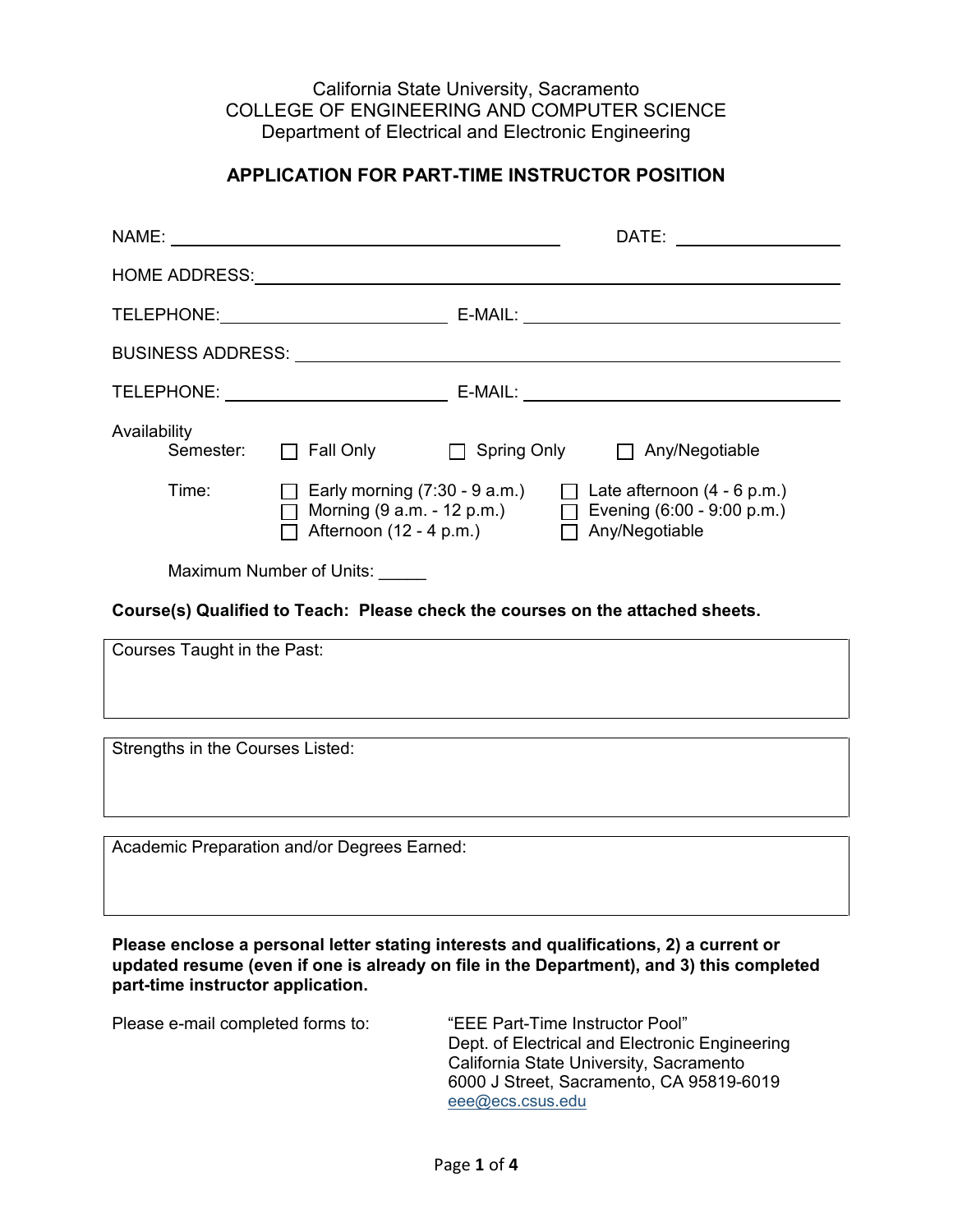## **COURSE OFFERINGS Electrical ENGINEERING**

Undergraduate Electric and Electronic Engineering EEE 64 - Introduction to Logic Design (4 units)  $\Box$  EEE 64W - Introduction to Logic Design Workshop (1 unit)  $\Box$  EEE 102 – Analog/Digital Electronics (3 units)  $\Box$  EEE 102L – Analog/Digital Electronics Laboratory (1 unit)  $\Box$  EEE 108 – Electronics I (3 units)  $\Box$  EEE 108L – Electronics I Laboratory (1 unit)  $\Box$  EEE 109 – Electronics II (4 units)  $\Box$  EEE 110 – Advanced Analog Integrated Circuits (3 units) EEE 111 - Advanced Analog Integrated Circuits Laboratory (1 unit)  $\Box$  EEE 117 – Network Analysis (3 units)  $\Box$  EEE 117L – Network Analysis Laboratory (1 unit)  $\Box$  EEE 120 – Electronic Instrumentation (4 units)  $\Box$  EEE 122 – Applied Digital Signal Processing (3 units)  $\Box$  EEE 130 – Electromechanical Conversion (3 units)  $\Box$  EEE 131 – Electromechanics Laboratory (1 unit)  $\Box$  EEE 135 – Renewable Electrical Energy Sources and Grid Integration (3 units)  $\Box$  EEE 136 – Smart Electric Power Grid (3 units)  $\Box$  EEE 141 – Power System Analysis I (3 units)  $\Box$  EEE 142 - Power System Analysis II (3 units)  $\Box$  EEE 143 - Power System Laboratory (1 unit)  $\Box$  EEE 144 – Electric Power Distribution (3 units)  $\Box$  EEE 145 – Power System Relay Protection and Laboratory (4 units)  $\Box$  EEE 146 – Power Electronics Controlled Drives (3 units)  $\Box$  EEE 147 – Power System Operation and Control Laboratory (1 unit)  $\Box$  EEE 148 – Power Electronics Laboratory (1 unit)  $\Box$  EEE 161 – Applied Electromagnetics (4 units)  $\Box$  EEE 162 – Applied Wave Propagation (3 units)  $\Box$  EEE 163 – Traveling Waves Laboratory (1 unit)  $\Box$  EEE 165 – Introduction to Optical Engineering (3 units)  $\Box$  EEE 166 – Physical Electronics (3 units)  $\Box$  EEE 167 – Electro-Optical Engineering Lab (1 unit)  $\Box$  EEE 174 – Introduction to Microprocessors (4 units)  $\Box$  EEE 178 – Introduction to Machine Vision (3 units)  $\Box$  EEE 180 – Signals and Systems (3 units)  $\Box$  EEE 181 – Introduction to Digital Signal Processing (3 units)  $\Box$  EEE 182 – Digital Signal Processing Lab (1 unit)  $\Box$  EEE 183 – Digital and Wireless Communication System Design (3 units)  $\Box$  EEE 184 – Introduction to Feedback Systems (3 Units)  $\Box$  EEE 185 – Modern Communication Systems (3 units)  $\Box$  EEE 186 – Communication Systems Laboratory (1 unit)  $\Box$  EEE 187 – Robotics (4 units)  $\Box$  EEE 188 – Digital Control System (3 units)  $\Box$  EEE 189 – Controls Laboratory (1 Unit)

Course descriptions are available on-line at:<http://catalog.csus.edu/courses-a-z/eee/>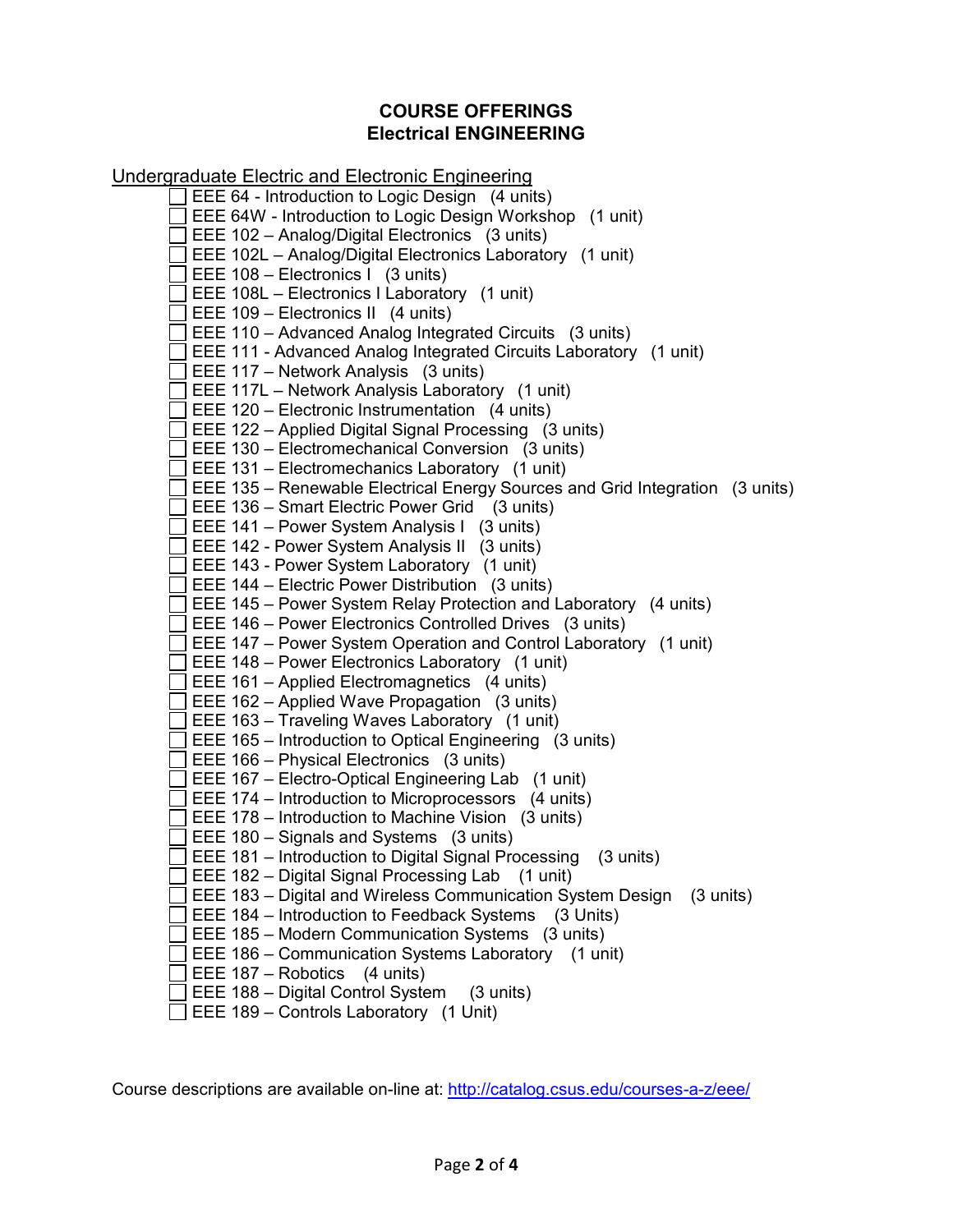Graduate Electrical and Electronic Engineering

|  | <u>ale Electrical and Electronic Engineering</u>                                  |
|--|-----------------------------------------------------------------------------------|
|  | EEE 201 - Research Methodology (1 unit)                                           |
|  | EEE 211 - Microwave Engineering (3 units)                                         |
|  | EEE 212 - Microwave Engineering II (3 units)                                      |
|  | EEE 213 – Microwave devices and Circuits (3 units)                                |
|  | EEE 214 – Computer Aided Design for Microwave Circuits (3 units)                  |
|  | EEE 215 - Lasers (3 units)                                                        |
|  | EEE 221 - Machine Vision (3 units)                                                |
|  | EEE 222 - Electronic Neural Networks (3 units)                                    |
|  | EEE 225 - Advanced Robot Control (3 units)                                        |
|  |                                                                                   |
|  | EEE 230 – Analog and Mixed Signal integrated Circuit Design (3 units)             |
|  | EEE 231 - Advanced Analog and Mixed Signal Integrated Circuit Design (3 units)    |
|  | EEE 232 - Key Mixed-Signal Integrated Circuit Building Blocks (3 units)           |
|  | EEE 234 – Digital Integrated Circuit Design (3 units)                             |
|  | EEE 235 - Mixed-Signal IC Design Laboratory (1 unit)                              |
|  | EEE 236 - Advanced Semiconductor Devices (3 units)                                |
|  | EEE 238 - Advanced VLSI Design-For-Test I (3 units)                               |
|  | EEE 239 - Advanced VLSI Design-For-Test II (3 units)                              |
|  | EEE 241 - Linear Systems Analysis (3 units)                                       |
|  | EEE 242 - Statistical Signal Processing (3 units)                                 |
|  | EEE 243 - Applied Stochastic Processes (3 units)                                  |
|  | EEE 244 – Electrical Engineering Computational Methods and Applications (3 units) |
|  | EEE 245 - Advanced Digital Signal Processing (3 units)                            |
|  | EEE 246 - Advanced Digital Control (3 units)                                      |
|  | EEE 249 - Advanced Topics in Control and Systems (3 units)                        |
|  | EEE 250 - Advanced Analysis of Faulted Power Systems (3 units)                    |
|  | EEE 251 – Power System Economics and Dispatch (3 units)                           |
|  | EEE 252 – Power System Reliability and Planning (3 units)                         |
|  | EEE 253 - Control and Stability of Power Systems (3 units)                        |
|  | EEE 254 – Large Interconnected Power Systems (3 units)                            |
|  | EEE 255 – Future Power Systems and Smart Grids (3 units)                          |
|  | EEE 256 - Advanced Power Systems Protection (3 units)                             |
|  |                                                                                   |
|  | EEE 257 - Wind Energy Electrical Conversion Systems (3 units)                     |
|  | EEE 259 - Advanced Topics in Power Systems (3 units)                              |
|  | EEE 260 - Statistical Theory of Communication (3 units)                           |
|  | EEE 261– Information Theory, Coding and Detection (3 units)                       |
|  | EEE 262 – Wireless Communication Systems (3 units)                                |
|  | EEE 264 - Advanced Topics in Wireless Communications (3 units)                    |
|  | EEE 265 - Optoelectronic Engineering (4 units)                                    |
|  | EEE 267 – Fiber Optic Communications (3 units)                                    |
|  | EEE 270 - Advanced Topics in Logic Design (4 units)                               |
|  | EEE 272– High Speed Digital System Design (3 units)                               |
|  | EEE 273 - Hierarchal Digital Design Methodology (3 units)                         |
|  | EEE 274– Advanced Timing Analysis (3 units)                                       |
|  | EEE 280- Advanced Computer Architecture (3 units)                                 |
|  | EEE 285 - Hierarchal Digital Design Methodology (3 units)                         |
|  | EEE 286- Advanced Timing Analysis (3 units)                                       |
|  |                                                                                   |

EEE 280– Advanced Computer Architecture (3 units)

Course descriptions are available on-line at:<http://catalog.csus.edu/courses-a-z/eee>